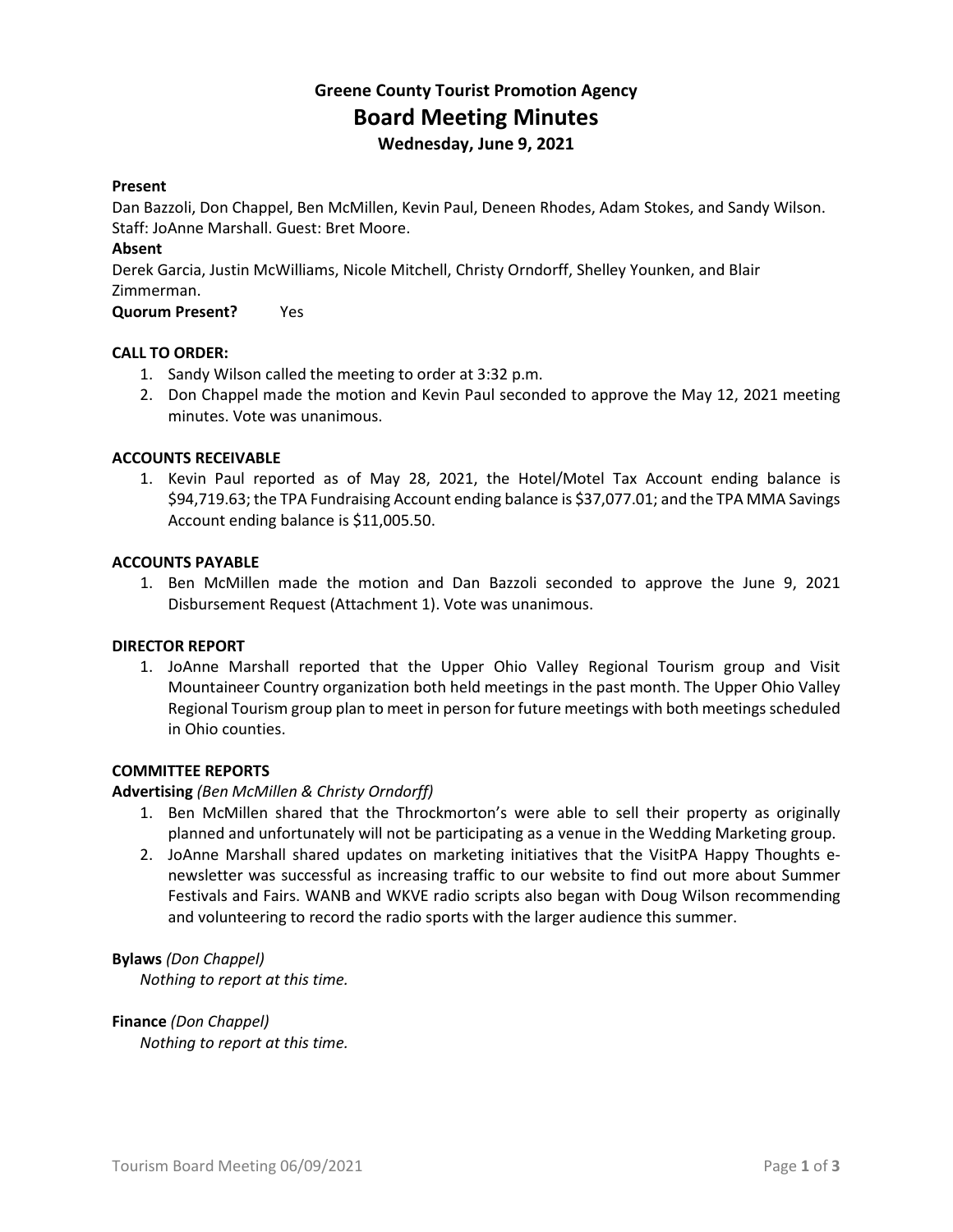#### **Fundraising** *(Sandy Wilson & Shelley Younken)*

- 1. #DineGreene21 Challenge started on Memorial Day and has demonstrated success with generating social media awareness and creating interest in eating at local restaurants. 17 restaurants are currently engaged with others welcome to join at any part of the summer.
	- a. Greene County Industrial Development Inc. was left off the promotional materials by mistake. An apology was made and accepted. Discussion will be held on options for their involvement in the next challenge.
	- b. Board members and elected officials are encouraged to participate in the #DineGreene21 Challenge.
- 2. The committee will set a meeting at the July board meeting to begin planning for the next challenge.

#### **Grants** *(Nicole Mitchell)*

*Nothing to report at this time.*

#### **Hotel/Motel Tax** *(JoAnne Marshall)*

1. Hotel occupancy for April 2021 was 46.9%, average daily room rate was \$75.89, the revenue per available room was \$35.57, and the number of rooms sold were 5,343. The hotels are seeing increases in occupancy and average daily room rates, but are still lower than 2019's numbers.

#### **Long-Range Strategic Planning** *(Kevin Paul)*

*Nothing to report at this time.*

**Partnership** *(Deneen Rhodes & Shelley Younken) Nothing to report at this time.*

#### **OLD BUSINESS**

*Nothing to report at this time.*

#### **NEW BUSINESS**

- 1. Civil War Trails gained permission to invite Greene County to participate in their program. Involvement includes helping to identify locations of significance to the Civil War that are not necessarily battlefields. Locations could be Underground Railroad locations, monuments, or even a significant family story. There is an annual fee per sign to participate, but the general consensus is to continue with the project as it would be beneficial.
- 2. A partnership meeting needs to be held this year according to our bylaws. A possible plan includes holding the meeting at an outdoor location in September or October to announce the Restaurant that would win the advertising package from the #DineGreene21 Challenge and announce our next challenge.

#### **PUBLIC COMMENT**

*Nothing to report at this time.*

#### **ADJOURNMENT**

1. The meeting adjourned at 4:03 p.m. by a motion from Don Chappel. The next meeting is scheduled for the Greene County Fairgrounds on Wednesday, July 14 at 3:30 p.m.

*Minutes submitted by JoAnne Marshall, Tourism Director.*